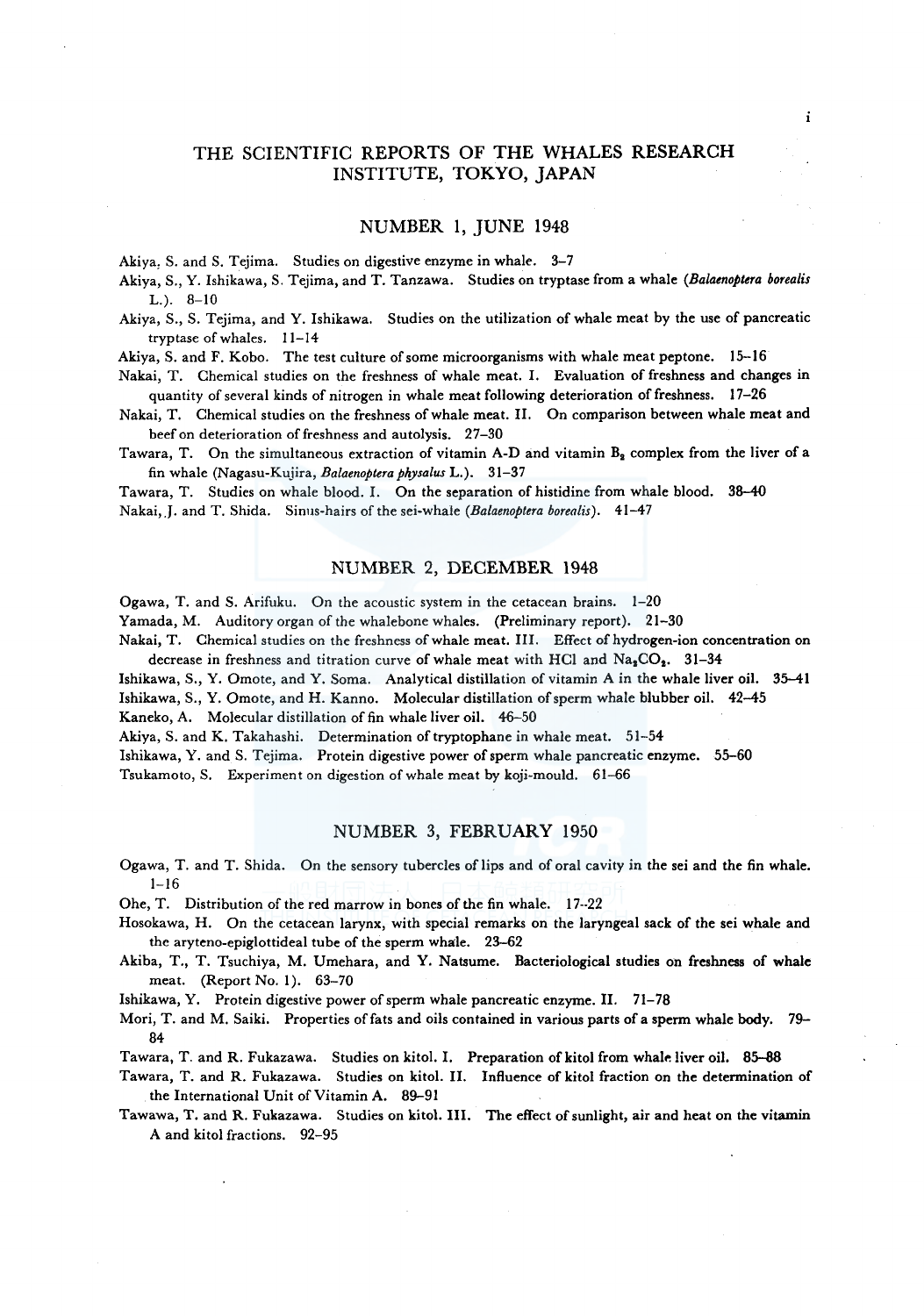Tawara, T. On the respiratory pigments of whale (Studies on whale blood II.). 96-101

Yoshida, M. Research on methionine in whale. 102-105

Mizue, K. Factory ship whaling around Bonin Islands in 1948. 106-118

Mizue, K. and H. Jimbo. Statistic study of foetuses of whales. 119-131

Nishiwaki, M. and K. Hayashi. Biological survey of fin and blue whales taken in the Antarctic season 1947-48 by the Japanese fleet. 132-190

# NUMBER 4, AUGUST 1950

Omura, H. On the body weight of sperm and sei whales located in the adjacent waters of Japan. 1-13

Omura, H. Diatom infection on blue and fin whales in the Antarctic whaling area V (the Ross Sea area). 14-26

Omura, H. Whales in the adjacent waters of Japan. 27-113

Nishiwaki, M. Determination of the age of Antarctic blue and fin whales by the colour changes in crystalline lens. 115-161

Nishiwaki, M. Age characteristics in baleen plates. 162-183

Nishiwaki, M. On the body weight of whales. 184-209

# NUMBER 5, JUNE 1951

Akiba, T., M. Umehara and Y. Natsume. Bacteriological studies on freshness of whale meat. (Report No. II.). 1-4

Hosokawa, H. On the pelvic cartilages of the Balaenoptera-foetuses, with remarks on the specifical and sexual difference. 5-15

Ohe, T. Iconography on the abdominal cavity and viscera of the Balaenoptera, with special remarks upon the peritoneal coverings. 17-39

Akiya, S. and 0. Hoshino. Isolation of histidine from whale blood using 3,4-dichlorobenzene sulfonic acid. 41-47

Tawara, T. and R. Fukazawa. Studies on kitol. IV. Purification ofkitol by chromatographic. 49-51 Ishikawa, S., Y. Omote and H. Okuda. Substances related to vitamin A in the whale liver oil. 53-59

Ishikawa, S., Y. Omote, M. Kijima and H. Okuda. Thermal decomposition of kitol. 61-69

Mizue, K. Grey whales in the east sea area of Korea. 71-79

Mizue, K. Food of whales (In the adjacent waters of Japan). 81-90

Nishiwaki, M. and T. Ohe. Biological investigation on blue whales *(Balaenoptera musculus)* and fin whales *(Balaenoptera pliysalus)* caught by the Japanese Antarctic whaling fleets. 91-167

### NUMBER 6, DECEMBER 1951

Hosokawa, H. On the extrinsic eye muscles of the whale. with special remarks upon the innervation and function of the musculus retractor bulbi.  $-1-33$ 

Murata, T. Histological studies on the respiratory portions of the lungs of cetacea. 35-47

Kojima, T. On the brain of the sperm whale *(Physeter catodon* L.). 49-72

Mizue, K. and T. Murata. Biological investigation on the whales caught by the Japanese Antarctic whaling fleets season 1949-50. 73-131

Nishiwaki, M. On the periodic mark on the haleen plates as the sign of annual growth. 133-152

Nishiwaki, M. and T. Hibiya. On the sexual maturity of the sperm whales (Physeter catodon) found <sup>1</sup>u the adjacent waters of Japan (I). 153-165

Nakai, T. Chemical studies on freshness of whale meat. IV. Some informations of *Archomobacter ubiquitum*  isolated from whale carcass. 167-176

Nakai, T. and H. Ono. The effects of electric shock and fatigue on post-mortem changes in muscle. 177- 185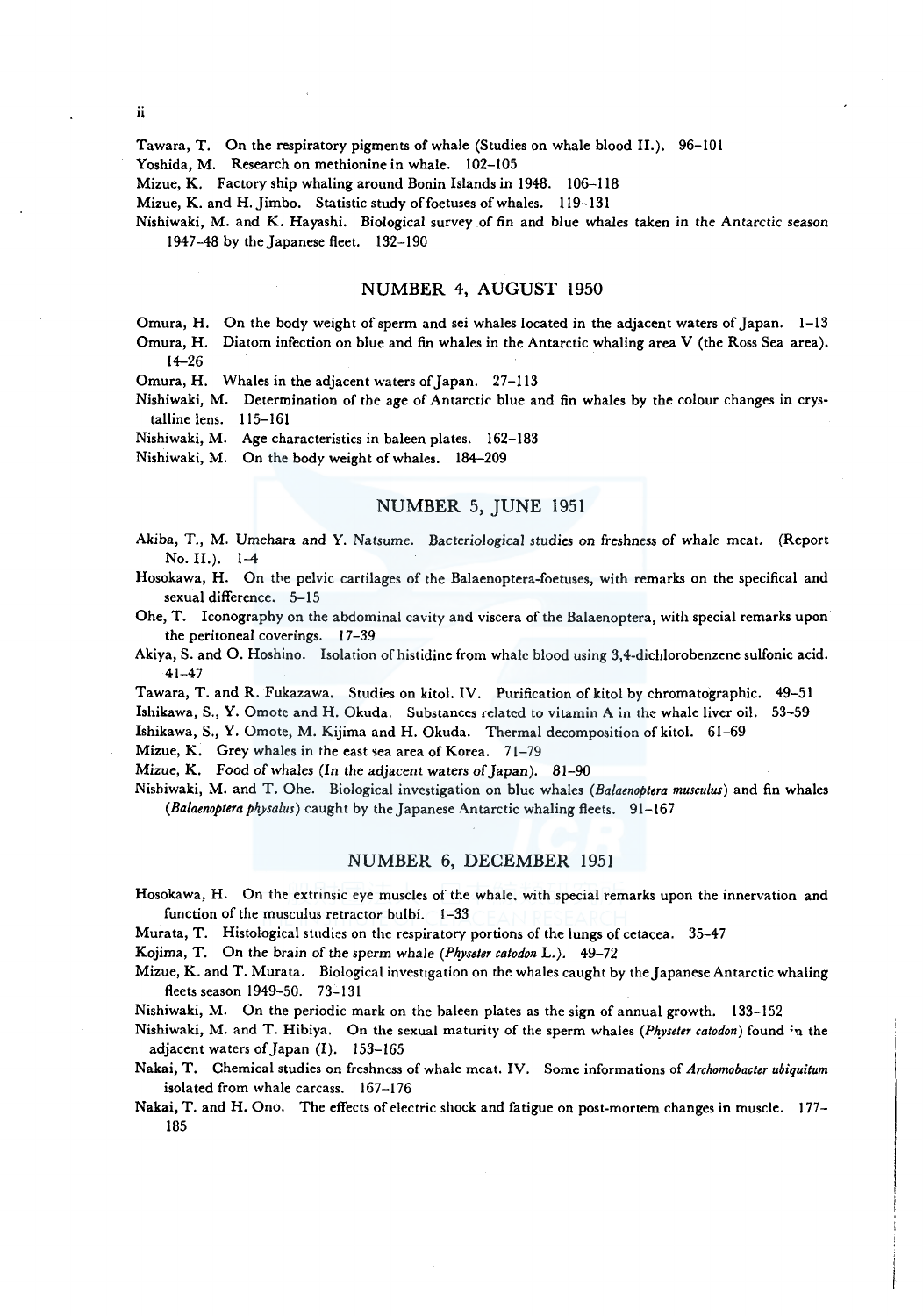- Omote, Y. Complete recovery of vitamin A from molecular distillation residue of whale-liver oil. 187- 191
- Omote, Y. Chemical structure of kitol (I). Double bonds and hydroxyl groups. 193-198

Hirata, M. Experimental investigation on flattened head harpoon. An attempt for restraining ricochet. 199-207

### NUMBER 7, JULY 1952

- Ogawa, T. On the cardiac nerves of some cetacea, with special reference to those of *Berardius bairdii*  Stejneger. 1-22
- Akiya, S., 0. Hoshino and N. Motohashi. On an attempt to preserve whale meat freshness with 5-nitrofurfuriden aminoguanidine from decay. 23-30

Akiya, S. and R. Sawamura. Colorimetric determination of 5-nitro-2-furfuridene aminoguanidine. 31-36

Tomiyama, S. and M. Takao. Studies on utilization of higher fatty alcohol from sperm whale oil. 37-46

Omote, Y. A rapid method for the separate determination of vitamin A and kitol in the whale-liver oil. 47-50

Arai, Y. and S. Sakai. Whale meat in nutrition. 51-67

- Yamaguchi, K. and K. Fujino. On the serological constitution of striped dolphin *(Prodelphinus caeruleoalbus*  (Meyen)) (I). 67-77
- Nishimoto, S., M. Tozawa and T. Kawakami, Food ofsei whales *(Balaenoptera borealis)* caught in the Bonin Island waters. 79-85
- Nishiwaki, M. On the age-determination of Mystacoceti, chiefly blue and fin whales. 87-119
- Nishiwaki, M. and T. Hibiya. On the sexual maturity of the sperm whales *(Physeter catodon)* found in the adjacent waters of Japan (II). 121-124
- Ohno, M. and K. Fujino. Biological investigation on the whales caught by the Japanese Antarctic whaling fleets, season 1950/51. 125–183

### NUMBER 8, JUNE 1953

Yamada, M. Contribution to the anatomy of the organ of hearing of whales. 1-79

Omura, H. Biological study on humpback whales in the Antarctic whaling areas IV and V. 81-102

Fujino, K. On the serological constitutions of the sei-, fin-, blue- and humpback-whales (I). 103-125

Ogawa, T. On the presence and disappearance of the hind limb in the cetacean embryos. 127-132

- Nishiwaki, M. and T. Yagi. On the age and the growth of teeth in a dolphin *(Prodelphinuscaeruleo-albus).*  (I). 133-146
- Kakuwa, Z., T. Kawakami and K. Iguchi. Biological investigation on the whales caught by the Japanese Antarctic whaling fleets in the 1951-52 season. 147-213

Nishiwaki, M. Hermaphroditism in a dolphin *(Prodelphinuscaeruleo-albus).* 215-218

# NUMBER 9, JUNE 1954

- Akiya, S., 0. Hoshino and N. Motohashi. Attempt to preserve freshness of whale meat with germicides. II. 1-10
- Ogawa, T. On the musculature of the sinus venosus and its continuation with the so-called conducting system of the whale's heart. 11-35

Yamada, M. Some remarks on the pygmy sperm whale, *Kogia.* 37-58

Yamada, M. An account of a rare porpoise, *Feresa* Gray from Japan. 59-88

- Omura, H. and K. Fujino. Sei whales in the adjacent waters of Japan. II. Further studies on the external characters. 89-103
- Fujino, K. On the serological constitution of the sperm- and Baird beaked-whales (I) Blood groups of the sperm- and Baird beaked-whales. 105-120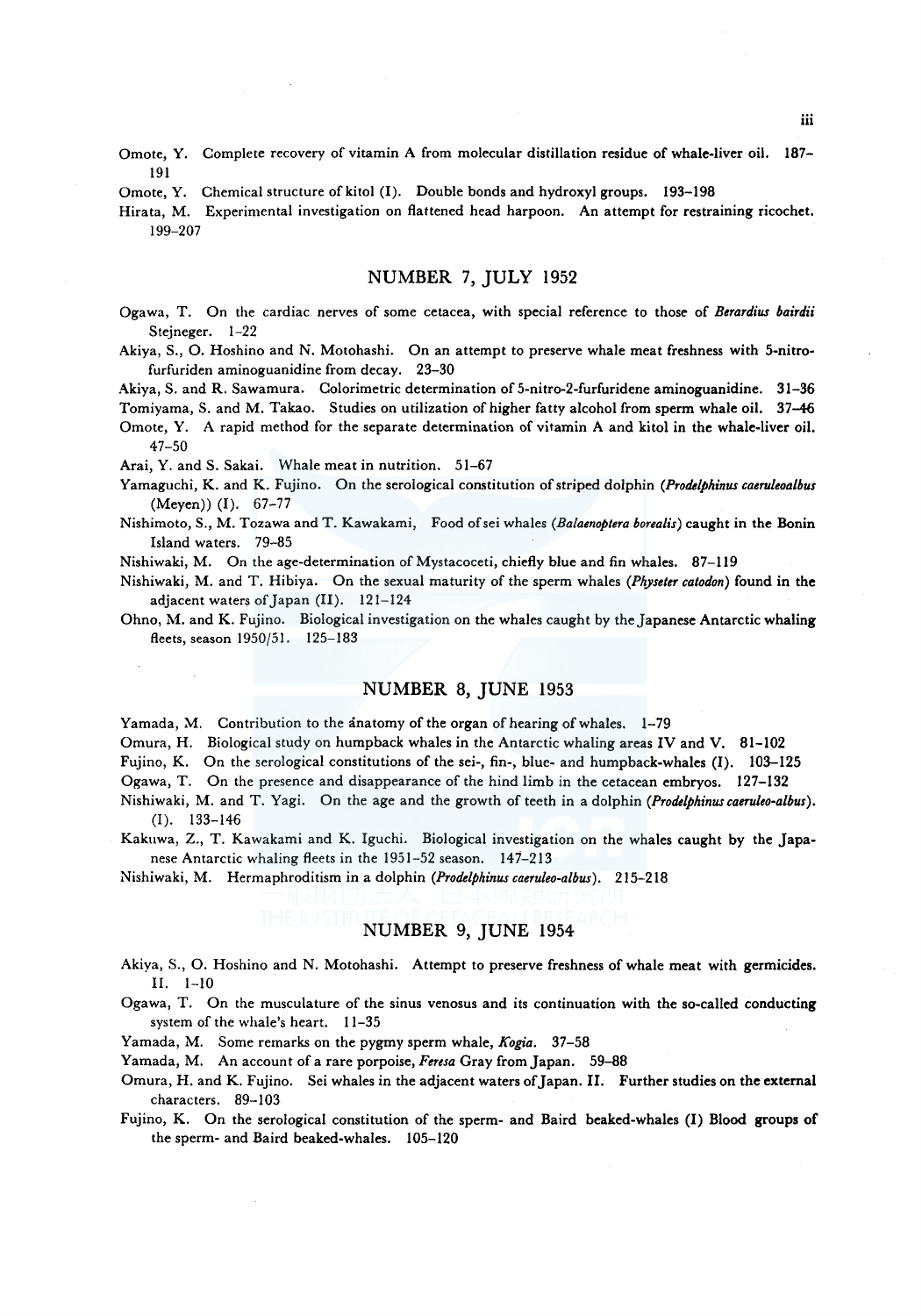- Fujino, K. On the body proportions of the fin whales *(Balaenoptera physalus* (L)) caught in the northern Pacific Ocean (I) (Preliminary report). 121-163
- Nishiwaki, M., T. Hibiya and S. Kimura. On the sexual maturity of the sei whale of the Bonin waters. 165-177
- Uda, M. Studies of the relation between the whaling grounds and the hydrographical conditions (I). *179-187*

# NUMBER 10, JUNE 1955

Hosokawa, H. Cross-sections of a 12-mm. dolphin embryo. 1-68

Nemoto, T. White scars on whales (I) Lamprey marks. 67-77

- Omura, H. and T. Nemoto. Sei whales in the adjacent waters of Japan. III. Relation between movement and water temperature of the sea. 79-87
- Omura, H., K. Fujino and S. Kimura. Beaked whale *Berardius bairdi* of Japan, with notes of *-?,iphius cavirostris.* 89-132

Fujino, K. On the body weight of the sei whales located in the adjacent waters of Japan (11.) 133-141

Nishiwaki, M. On the sexual maturity of the Antarctic male sperm whale *(Physeter catodon* L.). 143-149 Ohta, K., T. Watarai, T. Oishi, Y. Ueshiba, S. Hirose, T. Yoshizawa, Y. Akikusa, M. Sato and K. Okano,

Composition of fin whale milk. 151-167

### NUMBER 11, JUNE 1956

Omura, H. and H. Sakiura. Studies on the little piked whale from the coast of Japan. 1-37

- Nishiwaki, M., T. Hibiya and S. Kimura. On the sexual maturity of the sperm whale *(Physeter catodon)*  found in the North Pacific. 39-46
- Fujino, K. On the body proportions of the sperm whales (Physeter catodon). 47-83
- Fujino, K. On the serological constitution of the fin whales II. Further studies on blood groups. 85-98 Nemoto, T. On the diatoms of the skin film of whales in the northern Pacific. 99-132
- Hoshina, T. and Y. Sugiura. On a skin disease and a nematode parasite of a dolphin, *Tursiops truncatus*  (Montagu, 1821). 133-138
- Iwai, E. Descriptions on unidentified species of dibranchiate cephalopods. I. An oegopsiden squid belonging to the genus *Architeuthis.* 139-151
- Iwai, E. Descriptions on unidentified species of dibranchiate cephalopods. II. A cranchiidae squid of the genus *Taonius.* 153-161

Uda, M. and K. Nasu. Studies of the whaling grounds in the northern sea-region of the Pacific Ocean in relation to the meteorological and oceanographic conditions. (Part I). 163-179

Kimura, S. and T. Nemoto. Note on a minke whale kept alive in aquarium. 181-189

Ishikawa, Y. A characteristic property of whale oils concerning the absorption of gases. I. On the absorption of carbon dioxide by whale oils. 191-213

### NUMBER 12, JUNE 1957

Omura, H. Osteological study of the little piked whale from the coast of Japan. 1-21

Nishiwaki, M. Age characteristics of ear plugs of whales. 23-32

Nemoto, T. Foods of baleen whales in the northern Pacific. 33-89

- Nasu, K. Oceanographic conditions of the whaling grounds in the waters adjacent to Aleutian Islands and the Bering Sea in summer of 1955. 91-101
- Kimura, S. The twinning in southern fin whales. 103-125
- Ichihara, T. An application of linear discriminant function to external measurements of fin whale. 127-189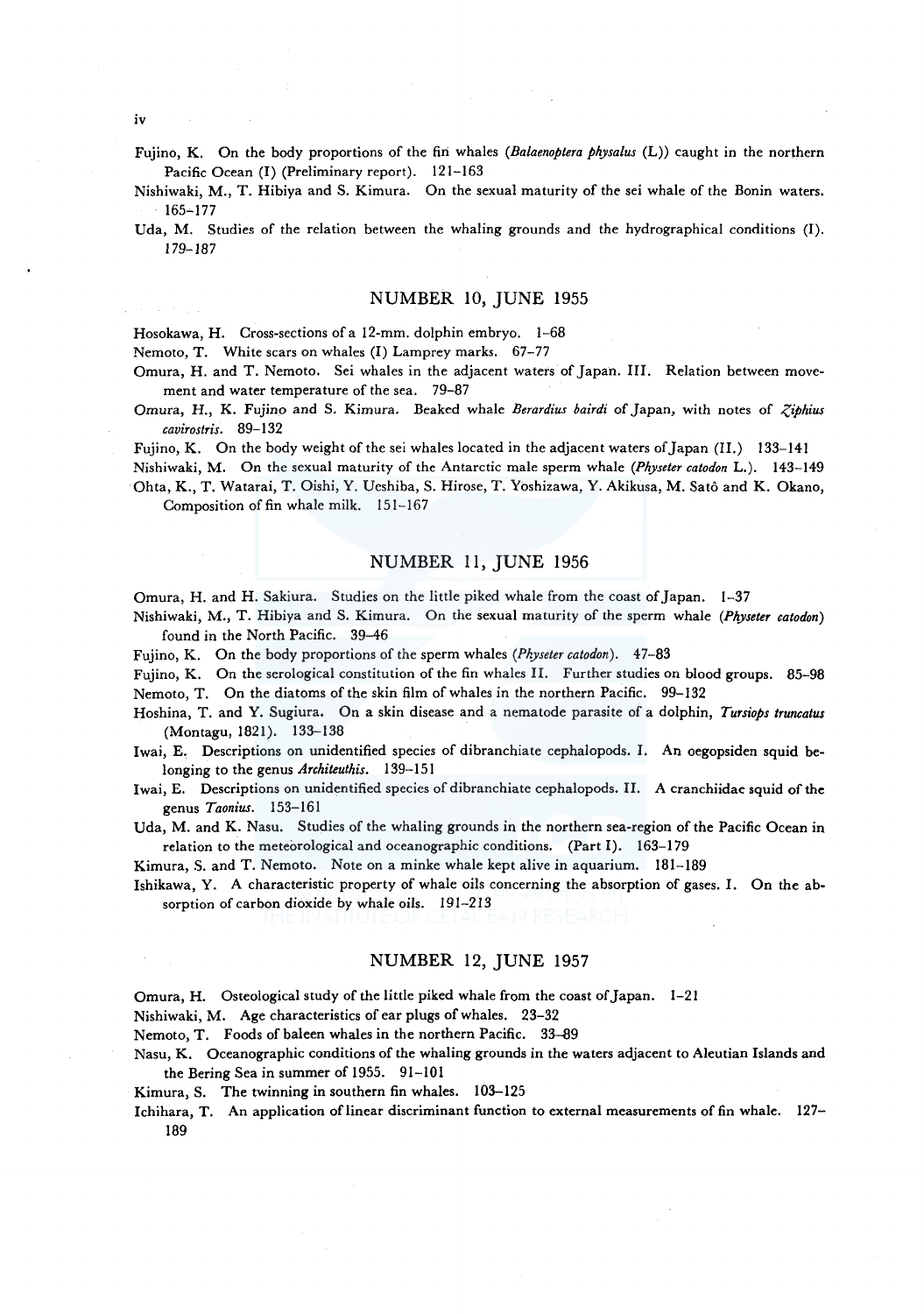Nishiwaki, M. Very small embryo of cetacea. 191-192

Nishiwaki, M. One-eyed monster of fin whale. 193-195

Ogawa, T. and T. Kamiya. A case of the cachalot with protruded rudimentary hind limbs. 197-208

Uda, M. and A. Dairokuno. Studies of the relation between the whaling grounds and the hydrographic conditions. II. A study of the relation between the whaling grounds off Kinkazan and the boundary of water masses. 209-224

Abe, T. Notes on fishes from the stomachs of whales taken in the Antarctic. I. *Xenocyttus nemotoi,* a new genus and new species of zeomorph fish of the subfamily *Oreosonimae* Goode and Bean, 1895. 225--233

Tsuyuki, H. On the oils contained in various blubbers of northern elephant seal, *Mirounga angustirostris.*  235-240

#### NUMBER 13, SEPTEMBER 1958

Omura, H. North Pacific right whale. 1-52

Nishiwaki, M. and T. Kamiya. A beaked whale *Mesoplodon* stranded at Oiso Beach, Japan. 53--83

- Nishiwaki, M. and C. Handa. Killer whales caught in the coastal waters off Japan for recent 10 years. 85-96
- Ohsumi, S. (Kimura), M. Nishiwaki and T. Hibiya. Growth of fin whale in the northern Pacific. 97- 133
- Nishiwaki, M., T. Hibiya and S. Ohsumi (Kimura). Age study of sperm whale based on reading of tooth laminations. 135-153
- Nishiwaki, M., T. Ichihara and S. Ohsumi (Kimura). Age studies of fin whale based on ear plug. 155- 169

Fujino, K. On the serological constitution of fin whale. III. Human B blood group substances in erythrocytes and some notes on anti-fin Ju specific antibodies. 171-184

Nemoto, T. *Cocconeis* diatoms infected on whales in the Antarctic. 185-191

Nemoto, T. and K. Nasu. *Thysanoessa macrura* as a food of baleen whales in the Antarctic. 193-199

Ichihara, T. Gray whale observed in the Bering Sea. 201-205

Ohsumi, S. (Kimura). A descendant of Moby Dick or a white sperm whale. 207-209

Nasu, K. Deformed lower jaw of sperm whale. 211-212

Omura, H. Note on embryo of Baird's beaked whale. 213-214

Uda, M. and N. Suzuki. Studies of the relation between the whaling grounds and the hydrographic conditions. III. The averaged conditions of the whaling grounds and their trends of variation during 1946-55. 215-229

Seki, Y. Observations on the spinal cord of the right whale. 231-251

Kamiya, T. How to count the renculi of the cetacean kidneys, with special regard to the kidney of the right whale. 253-267

Hosokawa, H. and T. Sekino. Comparison of the size of cells and some histological formations between whales and man. 269-301

Ogawa, T., T. Tsunoda and M. Osawa. Amino acid composition of whale meat. 303-307

- Ishikawa, Y. A characteristic property of whale oils concerning the absorption of gases. II. On the absorption of nitrogen by whale oils. 309-321
- Tsuyuki, H. Component fatty acids of northern elephant seal oil. 323-332

#### NUMBER 14, SEPTEMBER 1959

Omura, H. Bryde's whale from the coast of Japan. 1-33

Nishiwaki, M. and T. Kamiya. *Mesoplodon stejenegeri* from the coast of Japan. 35--48

Nishiwaki, M. Humpback whales in Ryukyuan waters. 49–87

Cushing, John E., K. Fujino and K. Takahashi. Glycerol-freezing technique as an aid in blood typing of whales. 89-100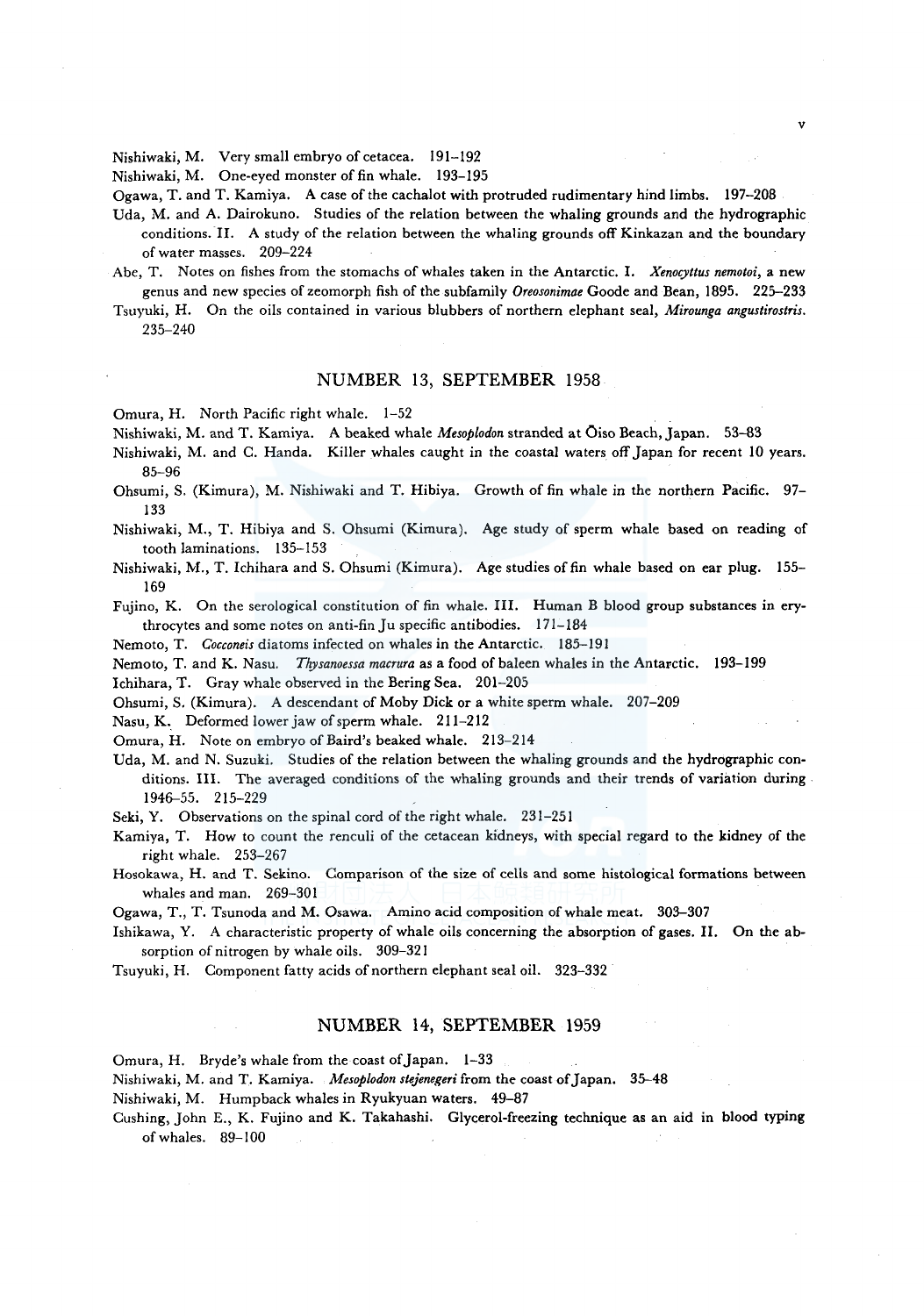vi

Fujino, K. and John E. Cushing. Blood typing of dried whale erythrocytes with <sup>131</sup>I labelled antibody. 101-106

Ichihara, T. Formation mechanism of ear plug in baleen whales in relation to glove-finger. 107-135

Nasu, K. Surface water condition in the Antarctic whaling Pacific area in 1956-57. 137-143

Ohsumi, S. (Kimura). A deformed fin whale foetus. 145-147

Nemoto, T. Food of baleen whales with reference to whale movements. 149-290

Yamada, M. and F. Yoshizaki. Osseous labyrinth of cetacea. 291-304

Nakai, T. Distribution of amino acid in proteins from various parts of whale body. 305-326

### NUMBER 15, NOVEMBER 1960

Nishiwaki, M. Ryukyuan humpback whaling in 1960. 1-16

Ohsumi, S. Relative growth of the fin whale, *Balaenoptera ph\_ysalus* (Linn.). 17-84

Fujino, K. Immunogenetic and marking approaches to identifying subpopulations of the North Pacific whales. 85-142

Nasu, K. Oceanographic investigation in the Chukchi Sea during the summer of 1958. 143-158

Tokita, K. and ECG Research Group. Electrocardiographical studies on bottlenosed dolphin *(Tursiops truncatus* ). 159-165

### NUMBER 16, MARCH 1962

Omura, H. Bryde's whale occurs on the coast of Brazil. 1-5

Omura, H. Further information on Bryde's whale from the coast of Japan. 7-18

Nishiwaki, M. Ryukyuan whaling in 1961. 19-28

Nemoto, T. A secondary sexual character of fin whales. 29-34

Omura, H., M. Nishiwaki, T. Ichihara and T. Kasuya. Osteological note of a sperm whale. 35-45

Ichihara, T. Prenatal dead foetus of baleen whales. 47-60

Nishiwaki, M. *Mesoplodon bowdoini* stranded at Akita Beach, Sea ofJapan. 61-77

Nishiwaki, M. Observation on two mandibles of *Mesoplodon.* 79-82

Sinclair, John. An early dolphin embryo *(Stene/la caeruleoalbus)* in serial sections. 83-87

Nemoto, T. Food of baleen whales collected in recent Japanese Antarctic whaling expeditions. 89-103

Uda, M. Subarctic oceanography in relation to whaling and salmon fisheries. 105-119

#### NUMBER 17, FEBRUARY 1963

Nishiwaki, M., S. Ohsumi and T. Maeda. Change of form in the sperm whale accompanied with growth.  $1 - 14$ 

Ohsumi, S., T. Kasuya and M. Nishiwaki. The accumulation rate of dentinal growth layers in the maxillary tooth of the sperm whale. 15-35

Ichihara, T. Photometric method for counting laminae in ear plug of baleen whale. 37-48

Yoshikawa, T. and T. Suzuki. The lamination of the masseter of the humpback whale. 49-52

Fujino, K. Intra-uterine selection due to maternal-foetal in compatibility of blood type in the whales. 53-65

Cushing, John E., K. Fujino and N. Calaprice. The Ju blood typing system of the sperm whale and specific soluble substances. 67-77

Nemoto, T. New records of sperm whales with protruded rudimentary hind limbs. 79-81

Nemoto, T. and K. Nasu. Stones and other aliens in the stomachs of sperm whales in the Bering Sea. 83-91

Nishiwaki, M. Taxonomical consideration on genera of *Delphinidae.* 93-103

Nasu, K. Oceanography and whaling ground in the subarctic region of the Pacific Ocean. 105-155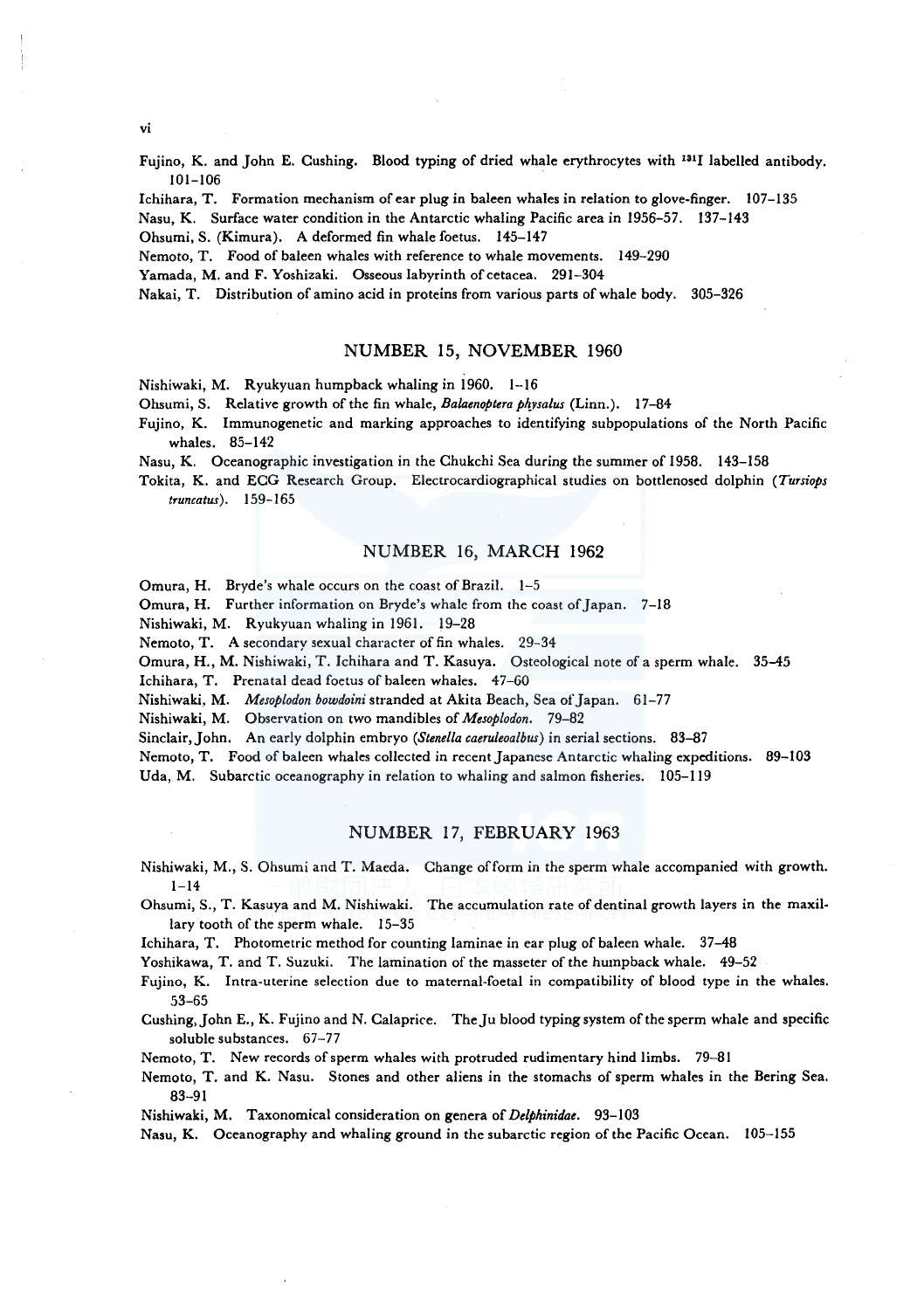Nemoto, T. Some aspects of the distribution of *Ca/anus cristatus* and *C. plumchrus* in the Bering and its neigh· bouring waters, with reference to the feeding of baleen whales. 157-170

- Tsuyuki, H. and U. Naruse. Studies on the oil of black right whale in the northern Pacific Ocean. 171- 190
- Yagi, T., M. Nishiwaki and M. Nakajima. A preliminary study on the method of time marking with leadsalt and tetracycline on the teeth of northern fur seal. 191-195

#### NUMBER 18, MARCH 1964

Fujino, K. Fin whale subpopulations in the Antarctic whaling areas II, III and IV. 1-27

Ichihara, T. Prenatal development of ear plug in baleen whales. 29-48

Ohsumi, S. Examination on age determination of the whale. 49-88

Nemoto, T. School of badeen whales in the feeding areas. 89-110.

Okutani, T. and Nemoto, T. Squids as the food of sperm whales in the Bering Sea and Alaskan Gulf. 111-122

Ohsumi, S. Comparison of maturity and accumulation rate of corpora albicantia between the left and right ovaries in cetacea. 123-148

Omura, H. A systematic study of the hyoid bones in the baleen whales. 149-170

- Nishiwaki, M. Revision of the article "Taxonomical consideration on genera of *Delphinidae* " in No. 17. 171-172
- Tsuyuki, H. and U. Naruse. Studies on the lipids in brain of black right whale in the northern Pacific Ocean. 173-180

#### NUMBER 19, APRIL 1965

Ohsumi, S. Reproduction of the sperm whale in the north-west Pacific. 1-35

Kasuya, T. and T. Ichihara. Some informations on minke whales from the Antarctic. 37-43

Nemoto, T. and T. Kasuya. Foods of baleen whales in the Gulf of Alaska of the North Pacific. 45-51

- Nishiwaki, M., M. Nakajima and T. Kamiya. A rare species of dolphin *(Stene/la attenuata)* from Arari, Japan. 53-64
- Nishiwaki, M., T. Kasuya, T. Tobayama, T. Kamiya and M. Nakajima. *Feresa attenuata* captured at the Pacific Coast of Japan in 1963. 65-90

Nakajima, M. and M. Nishiwaki. The first occurrence ofa porpoise *(Electra electra)* in Japan. 91-104

Hosokawa, H. and T. Kamiya. Sections of the dolphin's head *(Stene/la caeruleoalha).* 105-133

Ohsumi, S. A dolphin *(Stene/la caeruleoalba)* with protruded rudimentary hind limbs. 135-136

### NUMBER 20, SEPTEMBER 1966

Ohsumi, S. Sexual segregation of the sperm whale in the North Pacific. 1-16

Ichihara, T. Criterion for determining age of fin whale with reference to ear plug and baleen plate. 17- 82

Kasuya, T. Caryotype of a sei whale. 83-88

Kasuya, T. and S. Ohsumi. A secondary sexual character of the sperm whale. 89-94

Nishiwaki, M. and K. S. Norris. A new genus, *Peponocephala,* for the odontoceti cetacean species *Electra electra.* 95-100

Nishiwaki, M., M. Nakajima and T. Tobayama. Preliminary experiments for dolphin marking. 101- 107

Nemoto, T. *Thysanoessa* euphausiids, comparative morphology, allomorphosis and ecology. 109-155

Nasu, K. Fishery oceanographic study on the baleen whaling grounds. 157-210

lchihara, T. and M. Nishiwaki. External measurements and weight of a southern elephant seal. 211-212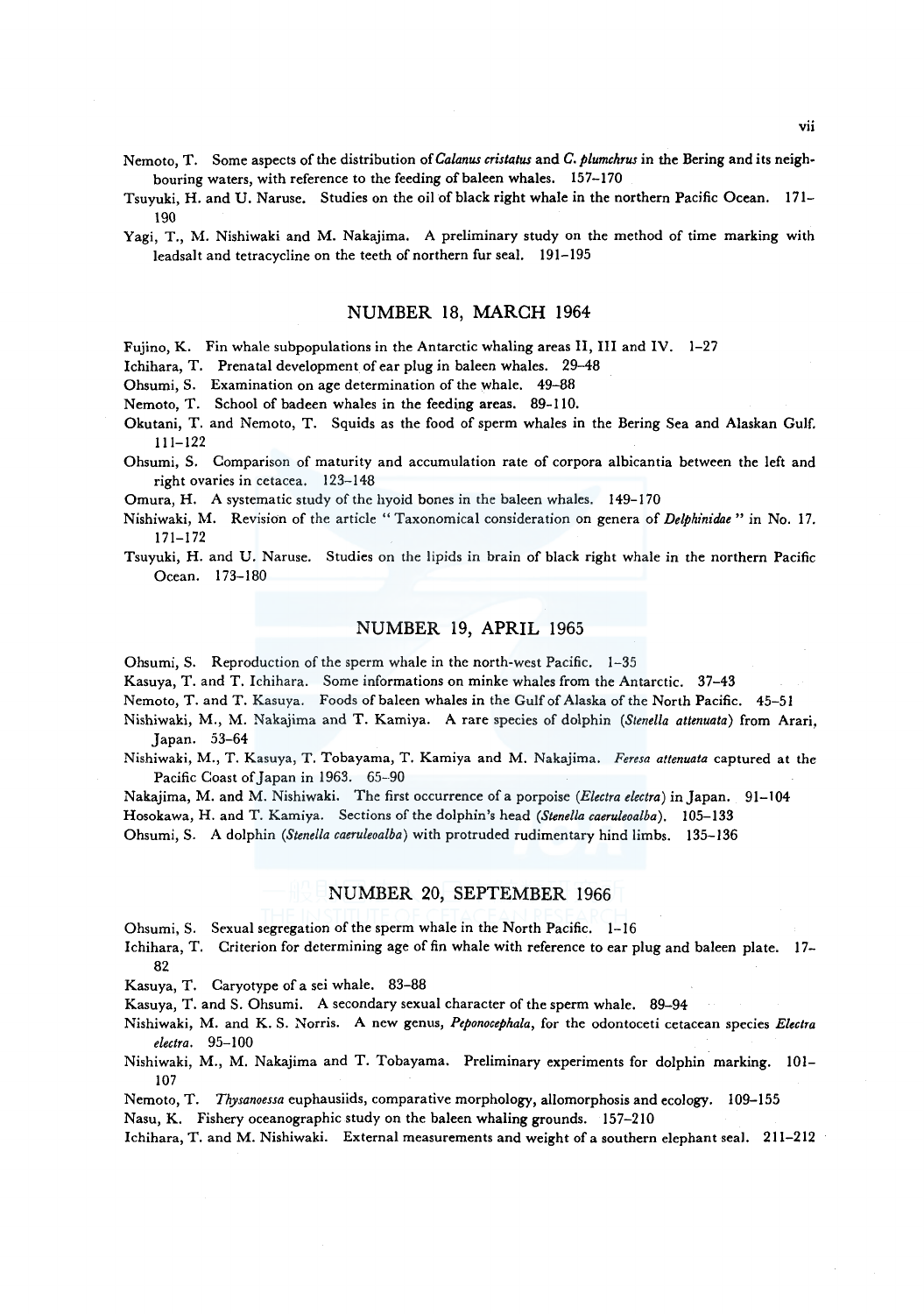Tsuyuki, H. and S. Itoh. Studies on the oils contained in blubber of a southern elephant seal. 213-221

#### NUMBER 21, JUNE 1969

Omura, H., S. Ohsumi, T. Nemoto, K. Nasu and T. Kasuya. Black right whales in the North Pacific. 1-78

Nishiwaki, M. and Y. Hasegawa. The discovery of the right whale skull in the Kisagata shell bed. 79-84 Ohsumi, S. Occurrence and rupture of varginal band in the fin, sei, and blue whales. 85-94

Hosokawa, H., S. Igarashi. T. Kamiya and K. Hirosawa. Morphological characteristics and myelinization of acoustic system in the dolphins *(Stene/la caeruleoalba).* 95-123

Mol, T. and P.J.H. van Bree. A short contribution to the history of whaling in Japan during the l 7th century. 125-129

Tsuyuki, H. and S. Itoh. Fatty acid composition of finless porpoise oil. 131-135.

Tsuyuki, H. and S. Itoh. Fatty acid composition of many toothed pilot whale oil. 137-141

# NUMBER 22, JUNE 1970

Omura, H., T. Ichihara and T. Kasuya. Osteology of pygmy blue whale with additional information on external and other characteristics. 1-27

Nishiwaki, M. and T. Kasuya. Recent record of gray whale in the adjacent waters of Japan and a consideration on its migration. 29-37

Kasuya, T. and D. W. Rice. Note on baleen plates and on arrangement of parasitic barnacles of gray whale. 39-43

Nishiwaki, M. and T. Kasuya. A Greenland right whale caught at Osaka Bay. 45-62

Nasu, K. and Y. Masaki. Some biological parameters for stock assessment of the Antarctic sei whale. 63-74

Ohsumi, S., Y. Masaki and A. Kawamura, Stock of the Antarctic minke whale. 75-125

Kawamura, A. Food ofsei whale taken by Japanese whaling expeditions in the Antarctic season 1967/68. 127-152

Nemoto, T. and K. I. Yoo. An amphipod, *Parathemisto gaudichaudii* as a food of the Antarctic sei whale. 153-158

Tobayama, T., S. Uchida and M. Nishiwaki. Twin foetuses from a blue white dolphin. 159-162

Machida, S. A sword-fish sword found from a North Pacific sei whale. 163-164

Tsuyuki, H. and S. Itoh. Fatty acid components of black right whale oil by gas chromatography. 165-170

### NUMBER 23, SEPTEMBER 1971

Ohsumi, S. Some investigations on the school structure of sperm whale. 1-25

Kawamura, A. Influence of chasing time to stomach contents of baleen and sperm whales. 27-36

Kasuya, T. Consideration of distribution and migration of toothed whales off the Pacific coast of Japan based upon aerial sighting record. 37-60

Omura, H. A comparison of the size of vertebrae among some species of the baleen whales with special reference to whale movements. 61-69

Omura, H., M. Nishiwaki and T. Kasuya. Further studies on two skeletons of the black right whale in the North Pacific. 71-81

Nishiwaki, M. and T. Kasuya. Osteological note of an Antarctic sei whale. 83-89

Hosokawa, H. and T. Kamiya. Some observations on the cetacean stomachs, with special considerations on the feeding habits of whales. 91-101

Lugassy, A. A., E. Korostoff and J. L. Rabinowits. Influence of incremental lines upon the compressive strength of sperm whale dentin. 103-110

viii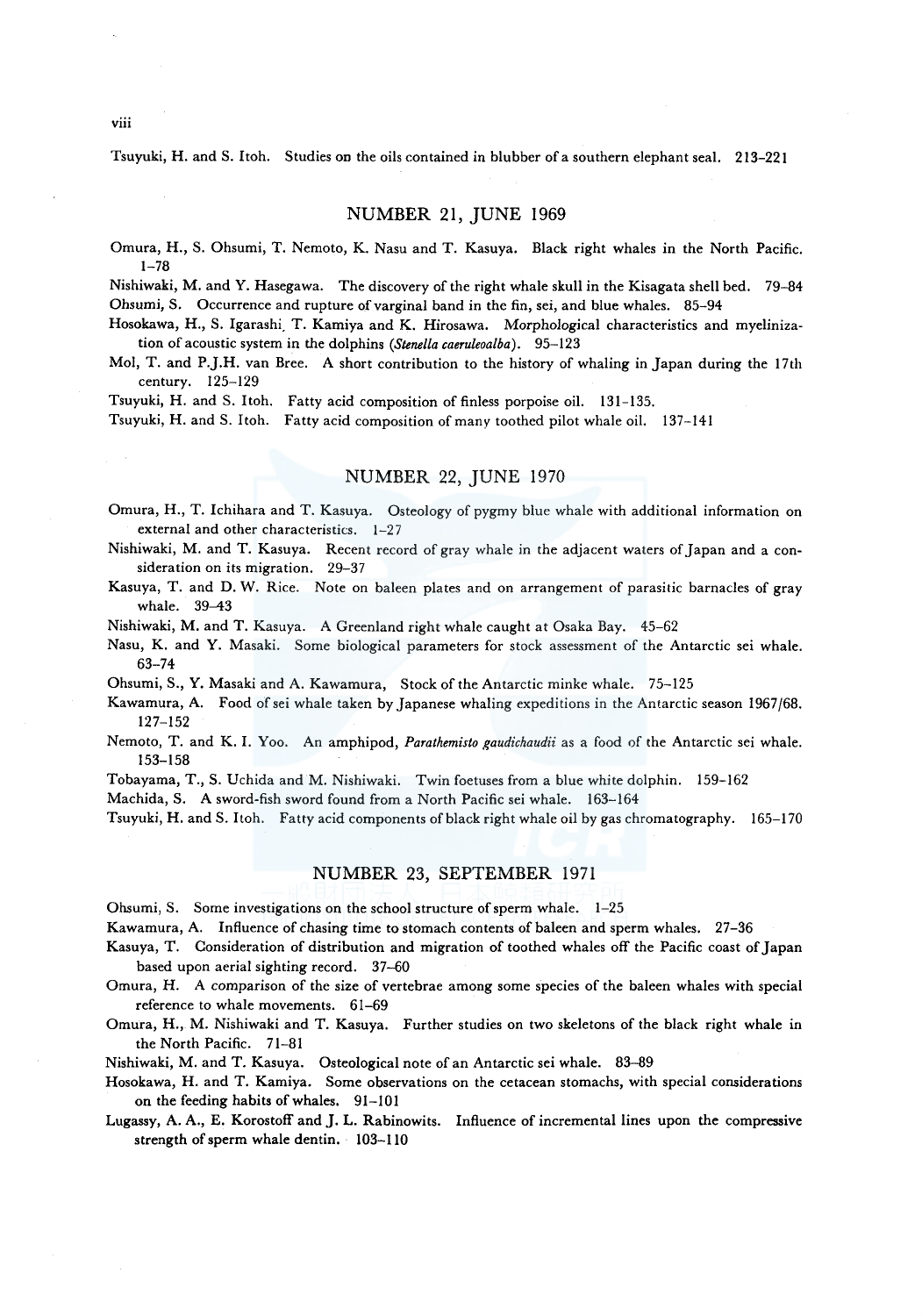Nishiwaki, M. and N. Oguro. Baird's beaked whales caught on the coast of Japan in recent 10 years. 111-122

Mizue, K., M. Nishiwaki and A. Takemura. The underwater sound of Ganges river dolphins *(Platanista gangetica* ). 123-128

Kasuya, T. and M. Nishiwaki. First record of *Mesoplodon densirostris* from Formosa. 129-137

Kawamura, A. and K. Kashita. A rare double monster of dolphin, *Stene/la caeruleoalba.* 139-140

Tsuyuki, H. and S. Itoh. Fatty acid components of Ganges river dolphin oil. 141-147

#### NUMBER 24, NOVEMBER 1972

Omura, H. An osteological study of the Cuvier's beaked whale, *Ziphius cavirostris*, in the northwest Pacific. 1-34

Nishiwaki, M. and N. Oguro. Catch of the Cuvier's beaked whales off Japan in recent years. 35-41

Nishiwaki, M., T. Kasuya, K. Kureha and N. Oguro. Further comments of *Mesoplodor. gingkodens.* 43-56 Kasuya, T. Growth and reproduction of *Stene/la caeruleoalba* based on the age determination by means of

dentinal growth layers. 57-79

Kasuya, T. and N. Oguro. A new tagging method of dolphins. 81-85

Kasuya, T. Some informations on the growth of the Ganges dolphin with a comment on the Indus dolphin. 87-108

Kasuya, T. and A.K.M. Aminul Haque. Some informations on the distribution and seasonal movement of the Ganges dolphin. 109-115

Tsuyuki, H. and S. Itoh. Fatty acid component of various blubber oil of Ganges River dolphin. 117-125

Naito, Y. and M. Nishiwaki. The growth of two species of the harbour seal in the adjacent waters of Hokkaido. 127-144

Ichihara, T. and K. Yoshida. Diving depth of northern fur seals in the feeding time. 145-148

# NUMBER 25, SEPTEMBER 1973

Kasuya, T. Systematic consideration of recent toothed whales based on the morphology of tympanoperiotic bone. 1-103

Omura, H. A review of pelagic whaling operations in the Antarctic based on the effort and catch data in 10° squares of latitude and longitude. 105-203

Nasu, K. Results of whale sighting by Chiyoda Maru No. 5 in the Pacific sector of the Antarctic and Tasman Sea in the 1966/67 season. 205-217

Kawamura, A. Food and feeding of sei whale caught in the waters south of 40°N in the North Pacific. 219-236

Ohsumi, S. Find of marlin spear from the Antarctic minke whales. 237-239

Seki, Y. An anatomical study on the lower extension of the dorasl vagal nucleus to the upper cervical cord in the sperm whale. 241-249

Tobayama, T., M. Nishiwaki and H. C. Yang. Records of the Fraser's Sarawak dolphin *(lagmodelphis hosei)* in the western North Pacific, 251-263

Miyazaki, N., T. Kusaya and M. Nishiwaki. Food of *Stenella caeruleoalba.* 265-275

Nishiwaki, M. Possible vestigial teats of killer whale. 277-278

Williamson, G. R. Counting and measuring baleen and ventral grooves of whales. 279-292

Tsuyuki, H. and S. Itoh. Fatty acid component of blubber oil of Amazon River dolphin. 293-299

Naito, Y. Comparison in colour pattern of two species of harbour seal in adjacent waters of Hokkaido. 301-310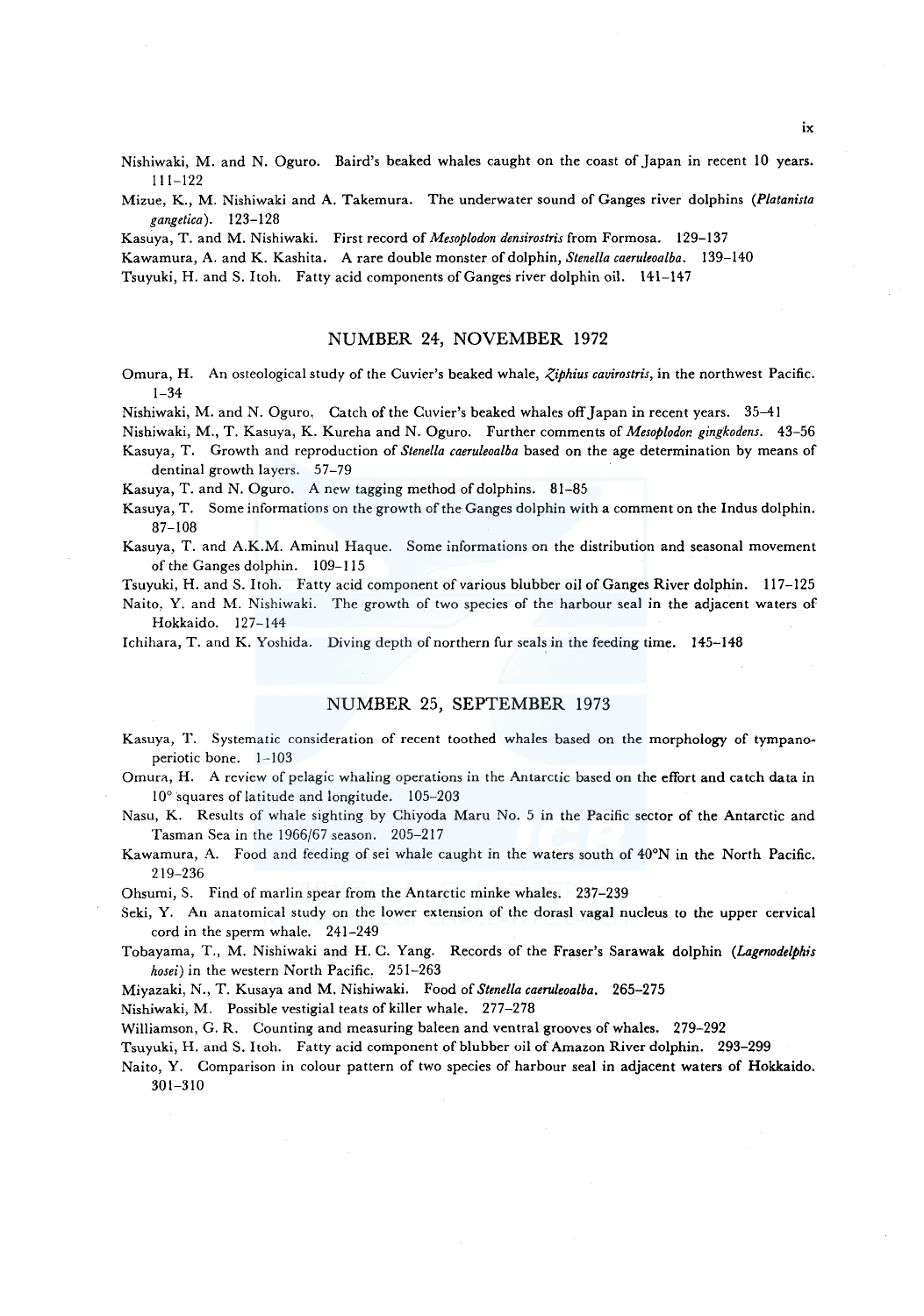# NUMBER 26, NOVEMBER 1974

Omura, H. Possible migration route of the gray whale on the coast of Japan.  $1-14$ 

Satake, Y. and H. Omura. A txonomic study of the minke whale in the Antarctic by means of hyoid bone. 15-24

Kawamura, A. Food and feeding ecology in the southern sei whale. 25-144

McCann, C. Body scarring on cetacea-odontocetes. 145-155

x

Kasuya, T., N. Miyazaki and W. H. Dawbin. Growth and reproduction of *Stenella attenuata* in the Pacific coast of Japan. 157-226

Miyazaki, N., T. Kasuya and M. Nishiwaki. Distribution and migration of two species of *Stenella* in the Pacific coast of Japan. 227-243

Kamiya, T. and P. Pirlot. Brain morphogenesis in *Stene/la coeruleoalba.* 245-253

Castello, H. P., A. P. Tomo and J. S. Panizza. First Antarctic record of a killer whale stranding. 255-258

Kamiya, T. and N. Miyazaki. A malformed embryo of *Stene/la coeruleoalba.* 259-263

Kamiya, T. and F. Yamasaki. Organ weights of *Pontoporia blainvillei* and *Platanista gangetica* (Platanistidae). 265-270

Machida, S. Surface temperature field in the Crozet and Kerguelen whaling grounds. 271-287

Machida, S. The voyage of the Konan Maru No. 16 to the Antarctic whaling grounds. 289-302

I toh, S. and H. Tsuyuki. Fatty acid component of different blubber oil of finless porpoise. 303-306

Itoh, S. and H. Tsuyuki. Fatty acid component of Senegal manatee fats. 309-311

Naito, Y. The hyoid bones of two kinds of harbour seals in the adjacent waters of Hokkaido. 313-320

### NUMBER 27, SEPTEMBER 1975

Omura, H. Osteological study of the minke whale from the Antarctic. 1-36

Williamson, G. R. Minke whales off Brazil. 37-59

Kawamura, A. A consideration on an available source of energy and its cost for locomotion in fin whales with special reference to the seasonal migrations. 61-79

Kasuya, T. and M. Nishiwaki. Recent status of the population of Indus dolphin. 81-94

Kasuya, T. Past occurrence of *Globicephala melaena* in the western North Pacific. 95-108

McCann, C. A study of the genus *Berardius* Duvernoy. 111-137

Nishiwaki, M. and K. Kureha. Strange organ in the anal region of the finless porpoise. 139-140

Machida. S. Distribution of sperm whale catches in the southern Indian Ocean. 141-159

# NUMBER 28, OCTOBER 1976

Kawamura, A. and Y. Satake. Preliminary report on the geographical distribution of the Bryde's whale in the North Pacific with special reference to the structure of the filtering apparatus. 1-35

Pivorunas, A. A mathematical consideration on the function of baleen plates and their fringes. 37-55

Omura, H. and T. Kasuya. Additional information on skeleton of the minke whale from the Antarctic. 57-68

Omura, H. A skull of the minke whale dug out from Osaka. 69-72

Kasuya, T. Reconsideration of life history parameters of the spotted and striped dolphins based on cemental layers. 73-106

McCann, C. Notes on the foetal skull of *Mesoplodon stejnegeri.* 107-117

Gianuca, N. M. and H. P. Castello. First record of the southern bottlenose whale, *Hyperoodon planifrons*  from Brazil. 119-126

Brownell, R. L. Jr., L. A. Aguayo and N. D. Torres. A Shepherd's beaked whale, *Tasmacetus shepherdi,* from the eastern South Pacific. 127-128

Brownell, R. L. Jr. and R. Praderi. Records of the delphinid genus *Stenella* in western South Atlantic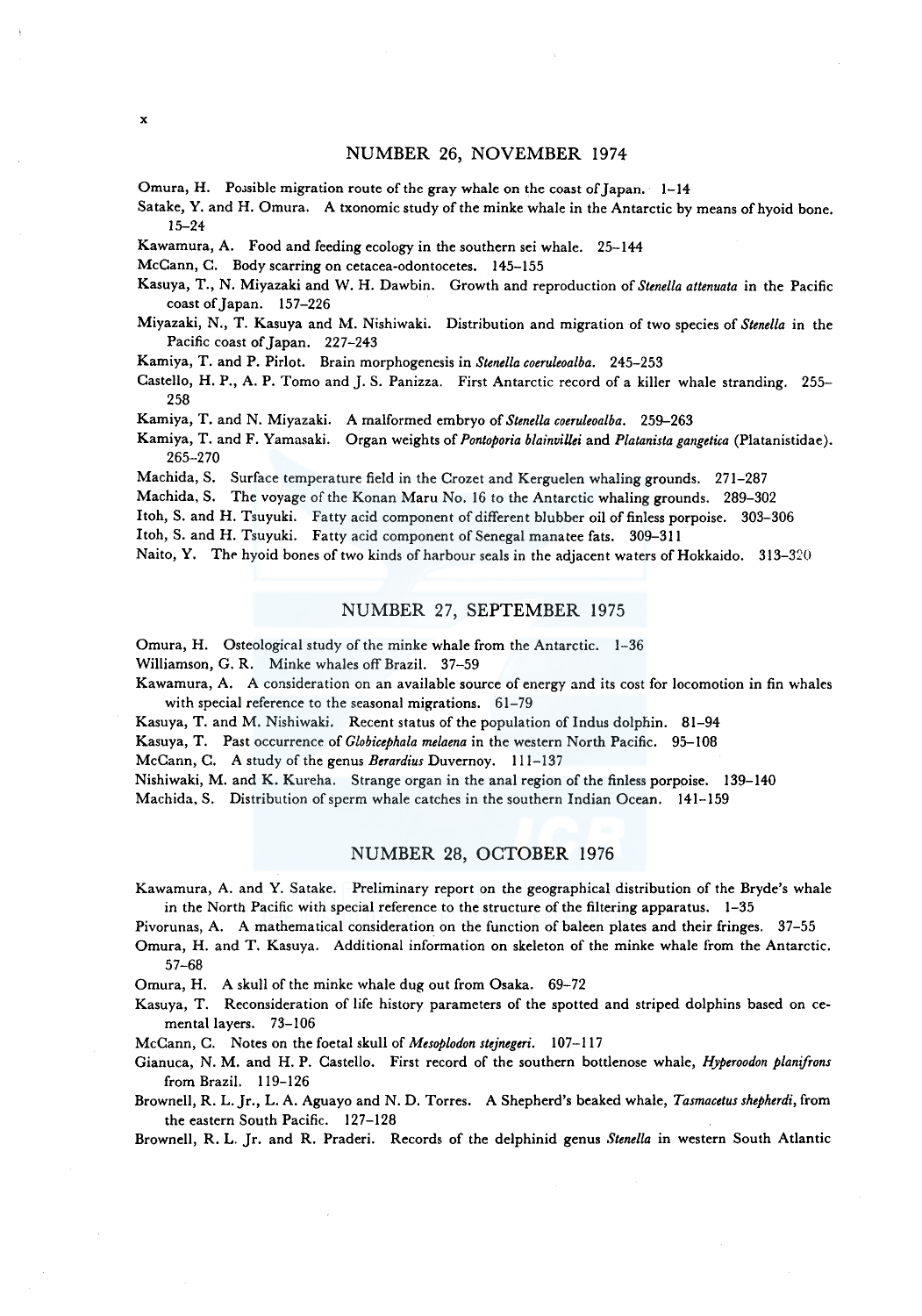waters. 129-135

- Yamasaki, F., H. Satomi and T. Kamiya. An observation on the papillary projections at the lingual margin in the striped dolphin. 137-140
- Kasuya, T. and N. Miyazaki. An observation of epimeletic behavior of *Lagenorhyncus obliquidens.* 141- 143

Kawakami, T. Squids found in the stomach of sperm whales in the northwestern Pacific. 145-151

- Leung, Y. M. Life cycle of *l;yamus scammoni* (Amphipoda: Cyamidae), ectoparasite of gray whale, with a remark on the associated species. 153-160
- Kagei, N., T. Tobayama and Y. Nagasaki. On the helminthum of Franciscana, *Pontoporia blainvillei.*  161-166
- Tsuyuki, H. and S. Itoh. Fatty acid component of lipid of *Euphausia superba.* 167-174
- Naito, Y. The occurrence of the phocid seals along the coast of Japan and possible dispersal of pups. 175-185
- Naito, Y. and M. Oshima. The variation in the development of pelage of the ribbon seal with reference to the systematics. 187-197

### NUMBER 29, DECEMBER 1977

Kasuya, T. Age determination and growth of the Baird's beaked whale with a comment on the feta! growth rate. 1-20

Miyazaki, N. On the growth and reproduction of *Stenella coeruleoalba* off the Pacific coast of Japan. 21-48 Kawamura, A. On the food of Bryde's whales caught in the South Pacific and Indian Oceans. 49-58

- Herman, L. M. and R. C. Antinoja. Humpback whales in the Hawaiian breeding waters: population and pod characteristics. 59-85
- Aminul Haque, A.K.M., M. Nishiwaki, T. Kasuya and T. Tobayama. Observations on the behaviour and other biological aspects of the Ganges susu, *Platanista gangetica.* 87-94
- Yamasaki, F., S. Komatsu and T. Kamiya. A comparative morphology of anal tonsils in Platanistidae. 95-100

Nemoto, T., R. L. Brownell, Jr. and T. Ishimaru. *Coconeis* diatom on the skin of Franciscana. 101-105

- Castello, H.P. Food of a killer whale: Eagle sting-ray, *Myliobatis* found in the stomach of a stranded *Orci11us orca.* 107-111
- Nishiwaki, M. and A. Sasao. Human activities disturbing natural migration routes of whales. 113-120

Yoshida, K., N. Baba, M. Oya and K. Mizue. On the formation and regression of corpus luteum in the northern fur seal ovaries. 121-128

Abe, H., Y. Hasegawa and K. Wada. A note on the air-sac of ribbon seal. 129-135

Kawamura, A. and T. Furuno. On the northern extremes of pack ice observed by whaling vessels in the summer of the Antarctic seasons 1957/58-1962/63. 137-141

### NUMBER 30 DECEMBER 1978

Kasuya, T. The life history of Dall's porpoise with special reference to the stock off the Pacific coast of Japan. 1-64

Miyazaki, N. and M. Nishiwaki. School structure of the striped dolphin off the Pacific coast of Japan. 65-116

Clarke, R., A. Aguayo L. and S. B. de! Campo. Whale observation and whale marking off the coast of Chile in 1964. 117-178

Miyazaki, N. and S. Wada. Observation of cetacea during whale marking cruise in the western tropical Pacific, 1976. 179-196

Goodall, R. N. P. Report on the small cetaceans stranded on the coasts of Tierra de! Fuego. 197-232 Miyazaki, N. and S. Wada. Fraser's dolphin, *Lagenodelphis hosei* in the western North Pacific. 231-244 Nemoto, T. Humpback whales observed within the continental shelf waters of the eastern Bering Sea.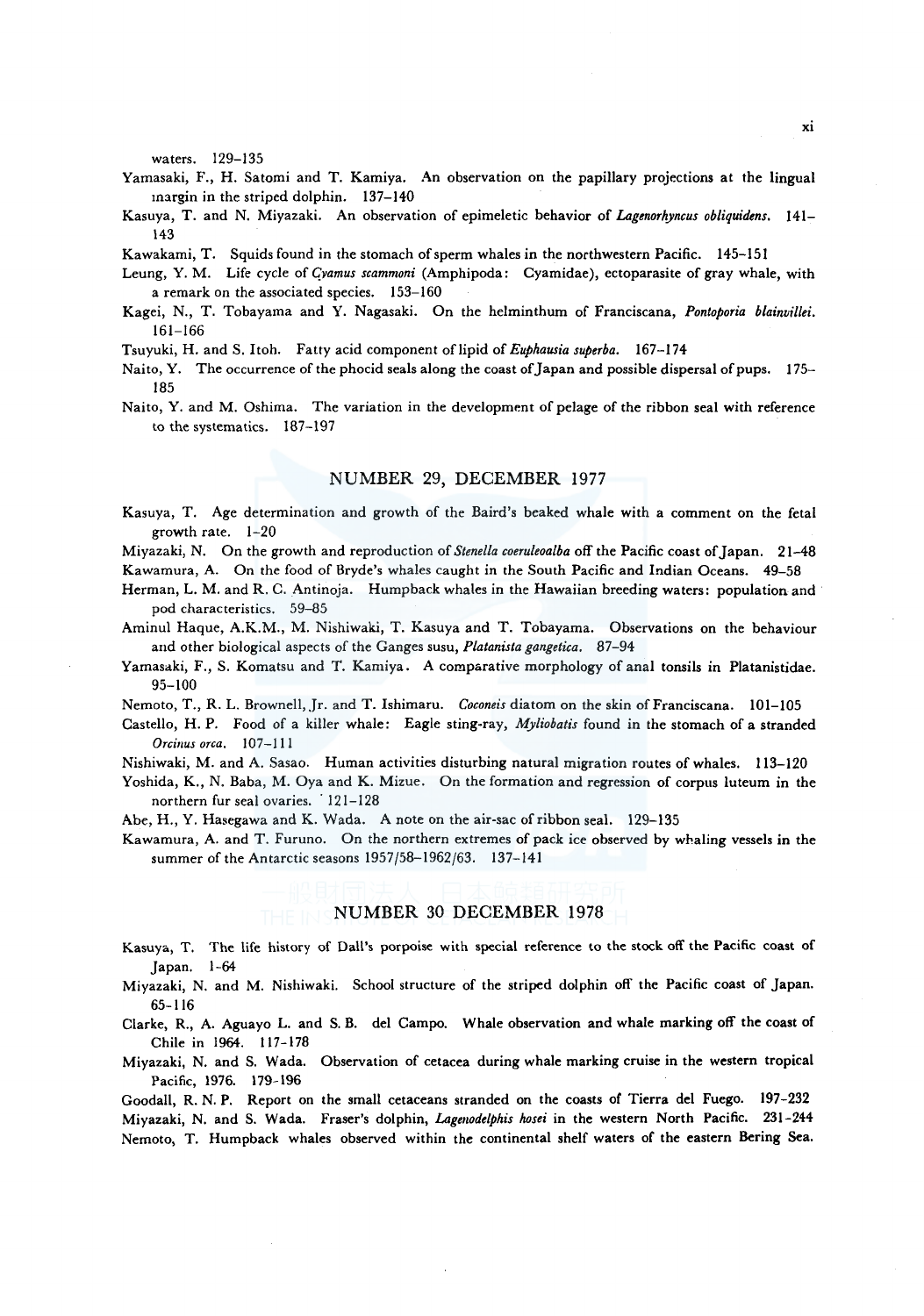245-247

- Yamamoto, Y. and H. Hiruta. Stranding of a black right whale at Kumomi, southwestern coast of Izu Peninsula. 249-251
- Klima, M. Comparison of early development of sternum and clavicle in striped dolphin and in humpback whale. 253-269
- Omura, H. Preliminary report on morphological study of pelvic bones of the minke whale from the Antarctic. 271-279
- Kamiya, T., F. Yamasaki and S. Komatsu. A note on the parathyroid glands ot Ganges susu. 281-284
- Yamasaki, F., S. Komatsu and T. Kamiya. Taste buds in the pits at the posterior dorsum of the tongue of *Stene/la coeruleoalba.* 285-290
- Kawamura, A. On the baleen filter area in the South Pacific Bryde's whales. 291-300
- Kasuya, T. and M. Nishiwaki. On the age characteristics and anatomy of the tusk of *Dugong dugon.*  301-310
- Kagei, N., K. Asano and M. Kihata. On the examination against the parasites of Antarctic krill, *Euphausia superba.* 311-313

#### NUMBER 31, DECEMBER 1979

Kasuya, T. and K. Kureha. The population of finless porpoise in the Inland Sea of Japan. 1-44

- Kasuya, T. and R. L. Brownell Jr. Age determination, reproduction, and growth of Frnaciscana dolphin, *Pontoporia blainvillei.* 45-67
- Jurasz, C. M. and V. P. Jurasz. Feeding modes of the humpback whale, *Megaptera novaeangliae,* in southeast Alaska. 69-83
- Omura, H. and T. Kasuya. A skull of baleen whale dredged from the Inland Sea of Japan. 85-92 Kamiya, T., T. Tobayama and M. Nishiwaki. Epidermal cyst in the neck of a killer whale. 93-94

Major, P. F. An aggressive encounter between a pod of whales and billfish. 95-96

Kato, H. Carotenoid colored minke whale from the Antarctic. 97-99

Kato, H. Unusual minke whale with deformed jaw. 101-103

- Naito, Y. and S. Konno. The post breeding distributions of ice-breeding harbour seal *(Phoca largha)*  and ribbon seal *(Phoca fasciata)* in the southern sea of Okhotsk. 105-119
- Naito, Y. A record of the bearded seal wandering with special reference to the wandering speed. 121-123
- Miyazaki, N., K. Itano, M. Fukushima, S. Kawai and K. Honda. Metals and organochlorine compounds in the muscle of dugong from Sulawesi Island. 125-128

Kamiya, T., S. Uchida and T. Kataoka. Organ weights of *Dugong dugon.* 129-132

Nishiwaki, M., T. Kasuya, N. Miyazaki, T. Tobayama and T. Kataoka. Present ditribution of the dugong in the world. 133-141

### NUMBER 32, DECEMBER 1980

Kawamura, A. Food habits of the Bryde's whales taken in the South Pacific and Indian oceans. 1-23 Omura, H. Morphological study of pelvic bones of the minke whale from the Antarctic. 25-37

Hohn, A. A. Age determination and age related factors in the teeth of western North Atlantic bottlenose dolphins. 39-66

- Yonekura, M., S. Matsui and T. Kasuya. On the external characters of *Globicephala macrorhynchus* off Taiji, Pacific coast of Japan. 67-95
- Nemoto, T., P. B. Best, K. Ishimaru and H. Takano. Diatom films on whales in South African waters. 97-103

Kamiya, T. and P. Pirlot. Brain organization in *Platanista gangetica.* 105-126

Yamasaki, F., S. Komatsu and T. Kamiya. A comparative morphological study on the tongues of manatee and dugong (Sirenia). 127-144